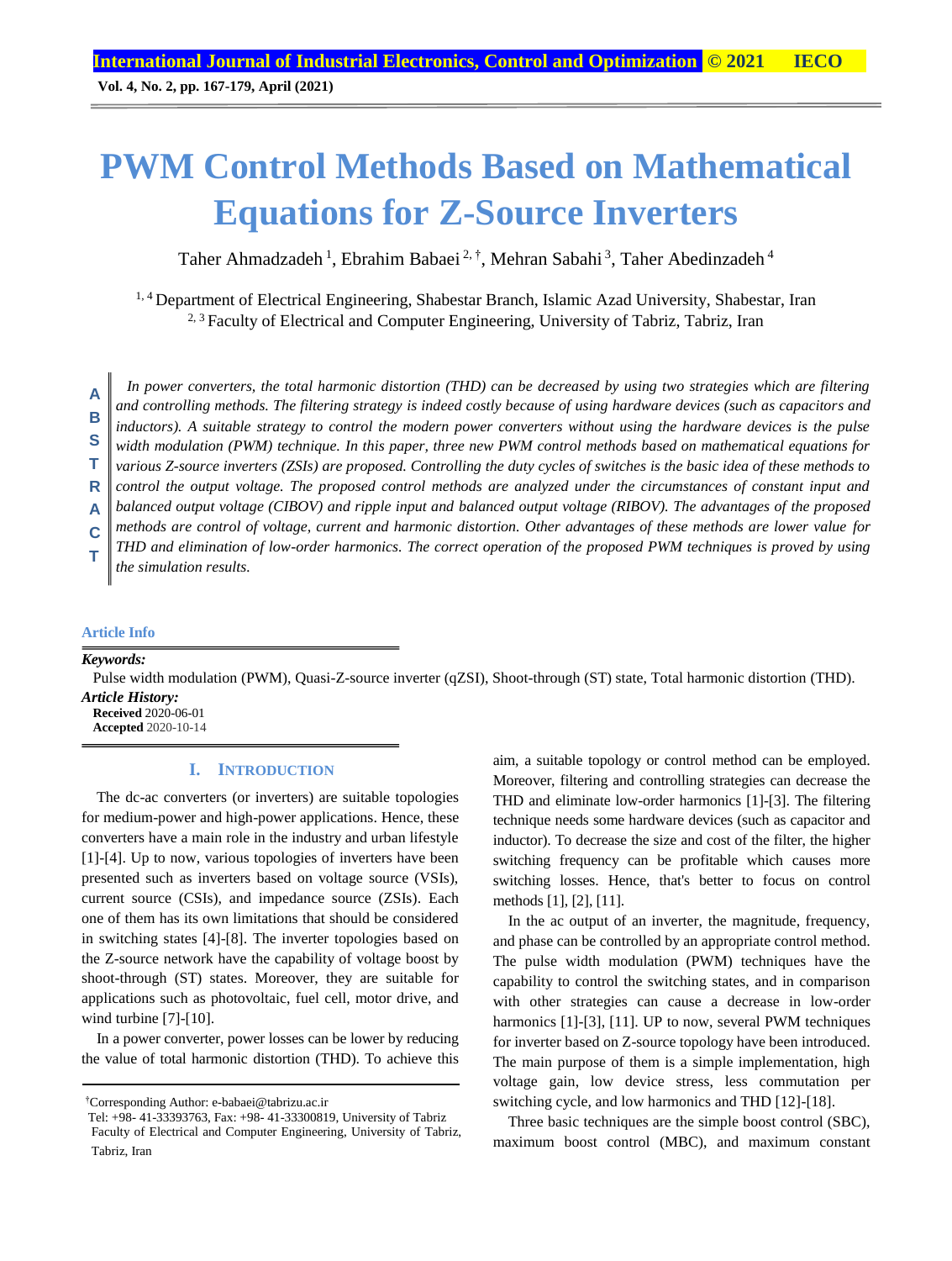boost control (MCBC) [12]. In order to control the ST duty cycle ( *Dsh* ) in the SBC method, a triangular carrier wave is compared to two straight lines. But, in MBC and MCBC strategies, the ST states generate from the comparison of two envelope curves with the triangular carrier waveform. The ST time per switching cycle is constant for SBC and MCBC. But, it is variable for MCB. The MBC technique has a higher voltage boost factor and lower voltage stress across the devices in comparison with the two others. However, it has the drawbacks of low-frequency ripples on the Z-source network. In order to reduce the volume and cost of the LC network, the elimination of low-frequency current ripples is needed which is achieved by a constant ST duty cycle [12].

Other various solutions have been introduced in [13]-[15] to reduce the inductor current ripple for the ZSI topologies. In [13], a switching technique for the ZSI has been presented. This strategy has used the unequal ST time intervals to reduce the inductor current ripple. This method compared to the conventional method with equal ST time intervals can reduce the inductor current ripple by 27.8% without increasing the number of switching states. Also, to reduce this problem, [14] has employed the advanced bus clamping switching sequences as titled ABC4-MCB control method. This method in comparison with the ZSVM6-MCB strategy, for the equal average switching frequency, reduces the maximum instantaneous inductor current ripple around by 34%. In this technique, the reduction percentage of the inductor current ripple is constant over the entire range of the ST time interval (0-0.48). In [15], the current ripple of ZSI has been firstly analyzed. Moreover, a comparison between ZSI and VSI has been given in terms of current ripples. At last, a variable dc-link voltage and switching frequency method has been employed to reduce the conduction and switching losses without increasing the predicted peak current ripple.

Ref. [16] has introduced a dual switching frequency modulation algorithm for ZSI and qZSI to combine high-frequency PWM with low-frequency singular PWM which causes a reduction in the converter size as it operates at the high switching frequency.

In [17], several new control methods for single-phase ZSIs have been presented. Also, a comparison among them has been given. Moreover, an optimized closed-loop control scheme has been designed to eliminate more harmonic. These techniques in comparison with conventional boost control strategies have a simple algorithm, more flexible voltage gain, and lower harmonics.

In [18], an improved sinusoidal PWM (SPWM) method for the one-phase and multi-phases approaches of the quasi ZSIs (qZSIs) has been introduced. The main aim of this strategy is that a similar control signal at per time interval can be generated by the controller because one of the switches is turned on and the other one is turned off. Also, the switching state of another MOSFET can be produced by a NOT gate. In

this paper, the related mathematical analysis of qZSI has been also provided and the controller is designed based on these calculations.

In [1] and [2], several PWM control methods for conventional VSI have been introduced. The basic idea of them is to control the duty cycles of the switches in such a way that a load sees a controllable average voltage. Inspired by [1] and [2], three new PWM control methods based on mathematical equations for various single-phase Z-source topologies have been proposed in this paper. Significantly, the proposed methods have been analyzed for a conventional single-phase qZSI. The main advantage of the proposed methods is based on the mathematical foundation. In other words, the proposed methods include some mathematical equations in which each one of them has a controllable capability. Other benefits of proposed methods are lower value for THD and elimination of low-order harmonics. This paper is categorized as follows. In section II, a brief review of the conventional single-phase qZSI topology is performed. In section III, the operating principle of three proposed PWM control methods with related equations is presented. Since the proposed methods can also generate the desired output voltage from a regulated and unregulated input voltage. So, in this section, these methods are analyzed under situations of CIBOV (constant input and balanced output voltage) and RIBOV (ripple input and balanced output voltage). Section IV provides a comparison between the proposed methods and other methods. The simulation results given in section V prove the correct operation of the proposed methods.

## **II. CONVENTIONAL QUASI-Z-SOURCE INVERTER (QZSI)**

Fig. 1 shows the conventional single-phase qZSI topology [19]. This inverter has two modes such as shoot-through (ST) and non-shoot-through (non-ST) switching states. The equivalent circuits of qZSI are shown in Fig. 2. Considering Fig. 2(a), in the ST switching state  $(T_{sh}$  time interval), the switches are turned on, whereas, the diode of  $D$  is turned off. In this mode, the following equations can be obtained:



Fig. 1**.** Conventional single-phase qZSI topology [19].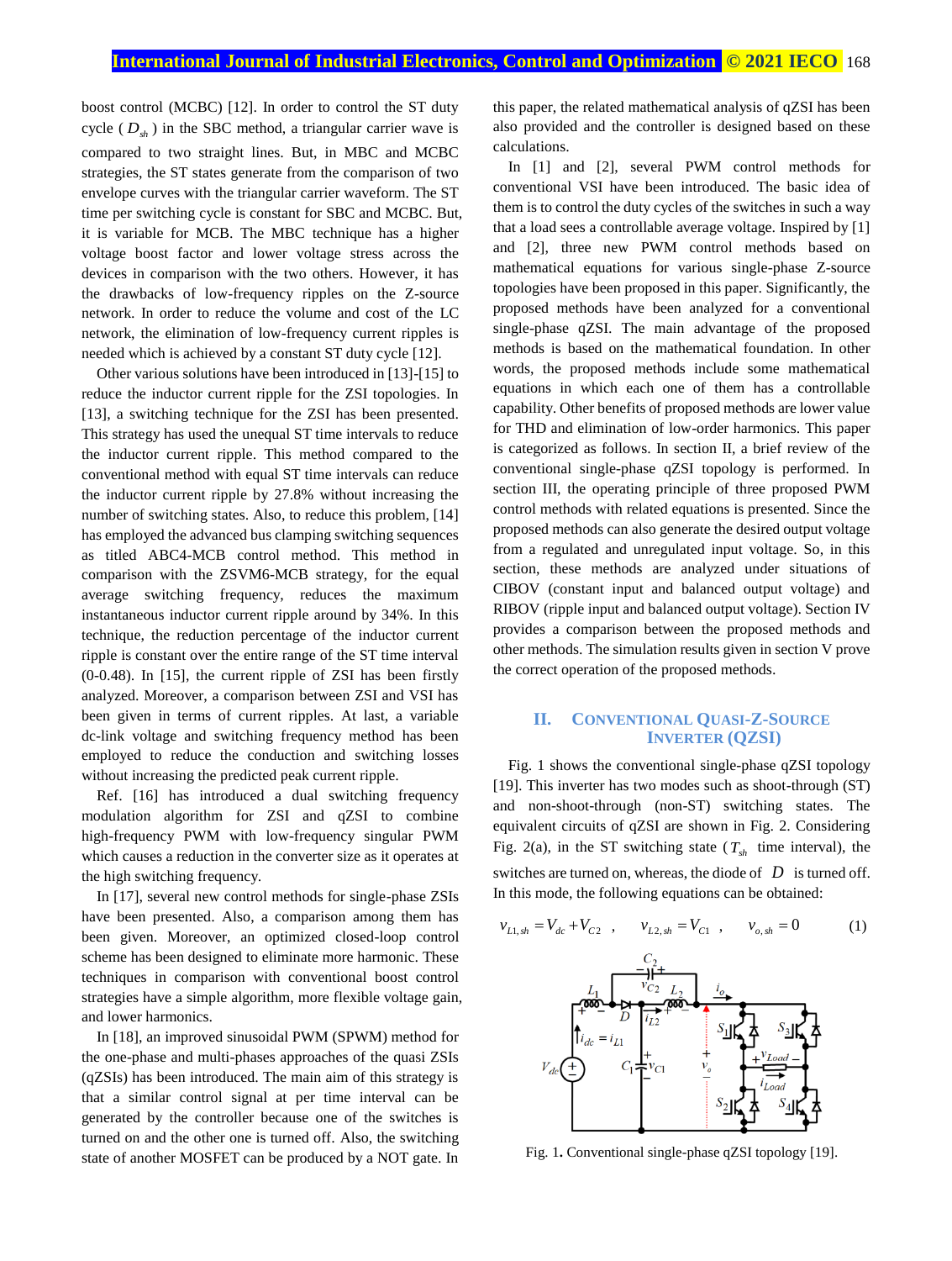## **International Journal of Industrial Electronics, Control and Optimization .© 2021 IECO…** 169



Fig. 2. Circuits of qZSI; (a) ST state, (b) non-ST state.

where  $v_{L1}$  and  $v_{L2}$  are the voltages across the  $L_1$  and  $L_2$  inductors,  $V_{C1}$  and  $V_{C2}$  are the voltages across the  $C_1$  and  $C_2$  capacitors, and  $V_{dc}$  and  $v_o$  are the input and dc-link voltages of the inverter, respectively.

According to Fig. 2(b), in the non-ST switching state ( $T_{nsh}$  time interval), the diode of  $D$  is turned on, whereas, the switches have different states of turning on. In this mode, the following equations can be written:

$$
v_{L1,nsh} = V_{dc} - V_{C1}, \quad v_{L2,nsh} = -V_{C2}, \quad v_{o,nsh} = V_{C1} + V_{C2} \tag{2}
$$

In steady-state, the average voltages across  $C_1$  and  $C_2$ capacitors ( $V_{C1}$  and  $V_{C2}$ ) for all times can be calculated as follows [10], [19]:

$$
V_{C1} = \frac{1 - D_{sh}}{1 - 2D_{sh}} V_{dc} , \qquad V_{C2} = \frac{D_{sh}}{1 - 2D_{sh}} V_{dc}
$$
 (3)

where  $D_{sh}$  is the duty cycle of the ST switching state, which can be defined as follows:

$$
D_{sh} = \frac{T_{sh}}{T_s} = 1 - M \tag{4}
$$

where  $M$  is the modulation index of the inverter.

From Equs. (2) and (3), the maximum voltage across the dc-link ( $v_{o,\text{max}}$ ) is equal to [10], [19]:

$$
v_{o,\text{max}} = BV_{dc} = \frac{1}{1 - 2D_{sh}} V_{dc}
$$
 (5)

where  $\mathbf{B}$  is the boost factor of the qZSI.

By substituting Equ. (4) into Equ. (5), we have:

$$
M = \frac{1}{2} \left( 1 + \frac{V_{dc}}{v_{o,\text{max}}} \right) \tag{6}
$$

Assuming a purely resistive load ( *R<sup>L</sup>* ), the average current through the dc-link ( $I_{o,av}$ ) for all times is equal to:

$$
I_{o,av} = \frac{1 - D_{sh}}{R_L} V_{o,\text{max}}
$$
 (7)



Fig. 3**.** First proposed control method.

## **III. PROPOSED MATHEMATICAL PWM CONTROL METHODS FOR SINGLE-PHASE ZSIS**

The various PWM strategies have been introduced to control the Z-source topologies [12]-[18]. The PWM strategies presented in [1] and [2] are based on mathematical equations. But, these PWM control methods have been designed for the inverter topologies based on voltage-source. Hence, in the inverter topologies based on the Z-source network, the ST switching state should be added to these control methods. In this paper, by using the concepts of PWM control methods presented in [1] and [2], three new PWM control methods based on mathematical equations are proposed for various single-phase Z-source topologies. The main purpose of these methods is to control the ST duty cycle ( *Dsh* ) through which a load can be able to see a controllable average voltage. In the mathematical proposed control methods, the sampling time  $(T_s)$  is divided into two time intervals as  $T_{sh}$  and  $T_{nsh}$  for the Z-source inverters, which can be written as follows:

$$
T_s = T_{sh} + T_{nsh} \tag{8}
$$

where  $T_{sh}$  and  $T_{nsh}$  are the ST and non-ST switching states, respectively, which considering Equ. (6) can be obtained as follows:

$$
T_{sh} = D_{sh} T_s = (1 - M)T_s = \frac{T_s}{2} \left( 1 - \frac{v_{dc}(t)}{v_{o,\text{max}}(t)} \right)
$$
(9)

$$
T_{nsh} = (1 - D_{sh})T_s = MT_s = \frac{T_s}{2} \left( 1 + \frac{v_{dc}(t)}{v_{o,\text{max}}(t)} \right)
$$
(10)

Considering Equs. (8) and (10), the non-ST switching state (time interval of  $T_{nsh}$ ) is also divided into two-time intervals such as  $T_1$  and  $T_2$ , which can be written as follows:

$$
T_{nsh} = T_1 + T_2 ; D_{sh}T_s \le T_i \le (1 - D_{sh})T \text{ for } i = 1, 2 \quad (11)
$$

It is noticeable that the proposed strategy is based on a matrix of the switches  $(S)$ , which can be defined as follows:

$$
S = \begin{bmatrix} S_1 & S_3 \\ S_2 & S_4 \end{bmatrix}_{2 \times 2} \tag{12}
$$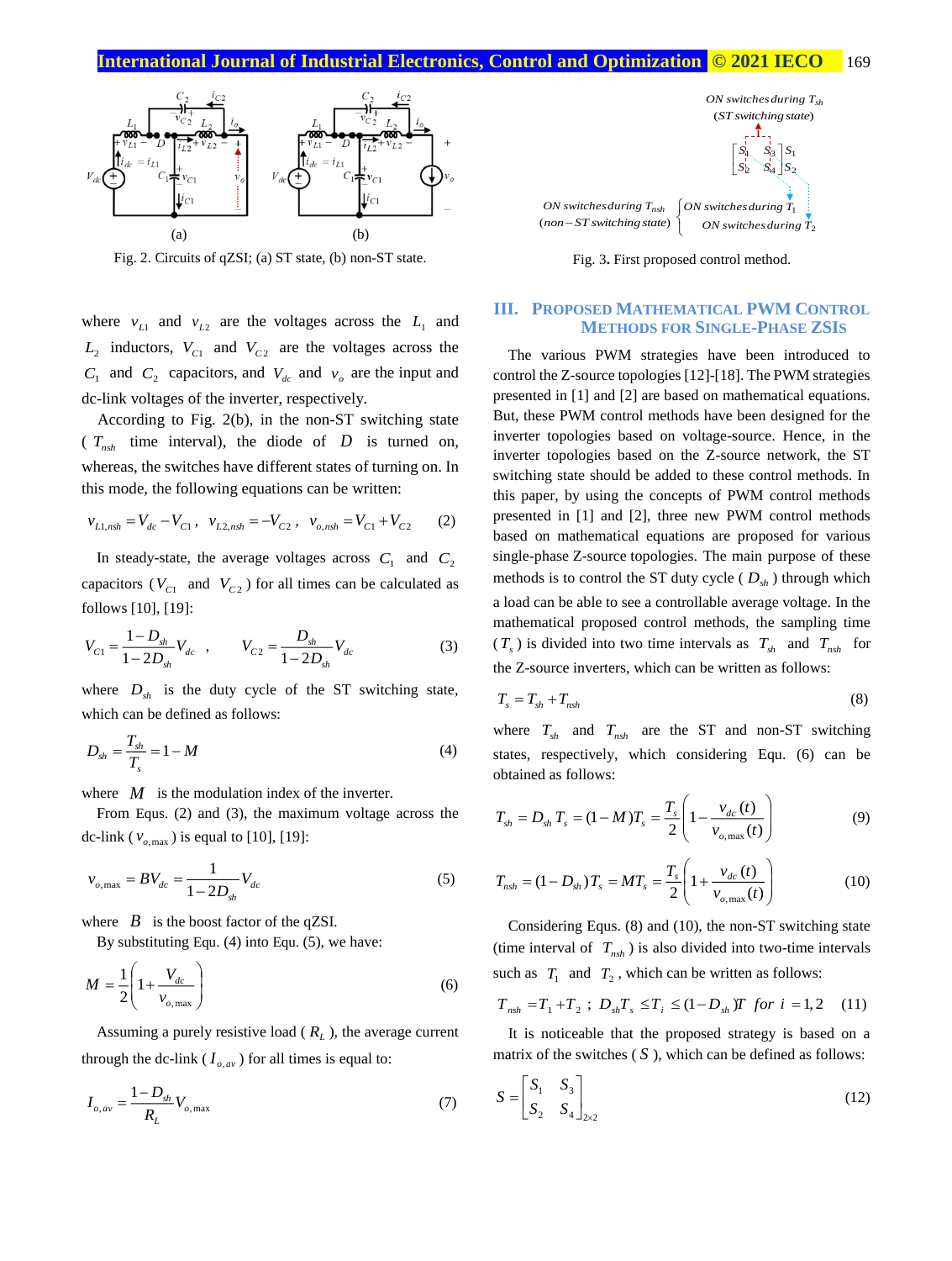# **International Journal of Industrial Electronics, Control and Optimization .© 2021 IECO.** 170



Fig. 4. Control signals of the first proposed PWM control method.

#### *A. First Proposed Control Method*

In the first proposed control method, the sequence of turning on and off for the switches is shown in Fig. 3. In the non-ST switching state (time interval of  $T_{nsh}$ ), when the switches of  $S_1$  and  $S_4$  are turned on for the time interval of  $T_1$ , the switches of  $S_2$  and  $S_3$  should be turned off for this time and vice versa for the time interval of  $T_2$ . To generates the ST switching state (time interval of  $T_{sh}$ ), the  $S_1$  to  $S_4$  switches are turned on. When the switching frequency of inverter  $(f_s)$  in comparison with the output frequency of inverter  $(f_L)$  has been selected big enough  $(f_s \gg f_L)$ , the average voltage across the output load  $(v_{Load})$  can be obtained as follows [1]:

$$
v_{Load}(t) = \frac{1}{T_{nsh}}(T_1 - T_2)v_{o,nsh} = \frac{1}{T_{nsh}}(T_1 - T_2)v_{o,\text{max}}(t)
$$
(13)

From Equs. (11) and (13), the values of  $T_1$  and  $T_2$  are equal to:

$$
T_1 = \frac{T_{nsh}}{2} \left( 1 + \frac{v_{Load}(t)}{v_{o,max}(t)} \right) \quad for \quad T_{sh} \le T_1 \le T_{nsh} \tag{14}
$$

$$
T_2 = \frac{T_{nsh}}{2} \left( 1 - \frac{v_{Load}(t)}{v_{o,max}(t)} \right) \quad for \quad T_{sh} \le T_2 \le T_{nsh} \tag{15}
$$

Fig. 4 shows the first proposed control signals for the switches of single-phase inverter based on the Z-source network. The first control method can be analyzed under two conditions as follows:

*1) Achieved Results for Constant Input and Balanced Output Voltage (CIBOV):* In this case, the dc input voltage has the constant value, smooth and without the ripple, which can be defined as follows:

$$
v_{dc}(t) = V_{dc} \tag{16}
$$

In the CIBOV case, the voltage of output load ( $v_{load}$ ) is considered as follows:

$$
v_{Load}(t) = V_{o, \text{max}} \sin \omega_L t \tag{17}
$$

where  $V_{o,\text{max}}$  and  $\omega_L$  are the maximum and angular speed of the output load voltage, respectively.

By substituting Equs. (16) and (17) into Equs. (14) and (15), the values of  $T_1$  and  $T_2$  are equal to:

$$
T_1 = \frac{(1 - D_{sh})T_s}{2} (1 + \sin \omega_L t) = \frac{M}{2f_s} (1 + \sin \omega_L t)
$$
 (18)

$$
T_2 = \frac{(1 - D_{sh})T_s}{2} (1 - \sin \omega_L t) = \frac{M}{2f_s} (1 - \sin \omega_L t)
$$
 (19)

In this case, the current through the *RL* output load  $(i_{Load})$  is equal to:

$$
i_{Load}(t) = I_{o, \max} \sin \left(\omega_L t + \phi_L\right) \tag{20}
$$

where  $I_{o,\text{max}}$  is the maximum current through the  $RL$ output load and  $\phi$ <sub>L</sub> is the phase difference between the voltage and current of *RL* output load, which can be calculated as follows:

$$
I_{o,\text{max}} = \frac{V_{o,\text{max}}}{\sqrt{R_L^2 + (L_L \omega_L)^2}} \quad , \quad \phi_{Load} = \tan^{-1} \left( \frac{L_L \omega_L}{R_L} \right) \tag{21}
$$

From Equ. (13), the relation between dc-link and output currents for the time interval of  $T_{nsh}$  can be calculated as follows [1]:

$$
i_{o,nsh}(t) = \frac{1}{T_{nsh}} (T_1 - T_2) i_{Load}(t)
$$
 (22)

Considering Equs. (18) to (22), in the non-ST switching state, the instantaneous current of dc-link  $(i_{o,nsh}(t))$  is equal to:

$$
i_{o, nsh}(t) = \frac{I_{o, \max}}{2} [\cos \phi_L - \cos(2\omega_L t + \phi_L)]
$$
 (23)

*2) Achieved Results for Ripple Input and Balanced Output Voltage (RIBOV):* In this case, the dc input voltage has variable value, not smooth and with ripple, which can be defined as follows:

$$
v_{dc}(t) = V_{dc} + V_r \sin \omega_r t \qquad \forall t: \quad v_{dc}(t) > 0 \tag{24}
$$

By substituting Equ. (24) into Equs. (14) and (15), the values of  $T_1$  and  $T_2$  are equal to:

$$
T_1 = \frac{(1 - D_{sh})T_s}{2} \left( 1 + \frac{V_{o,\text{max}} \sin \omega_t t}{V_{o,\text{max}} + V_r \sin \omega_r t} \right)
$$
  
= 
$$
\frac{M}{2f_s} \left( 1 + \frac{V_{o,\text{max}} \sin \omega_t t}{V_{o,\text{max}} + V_r \sin \omega_r t} \right)
$$
 (25)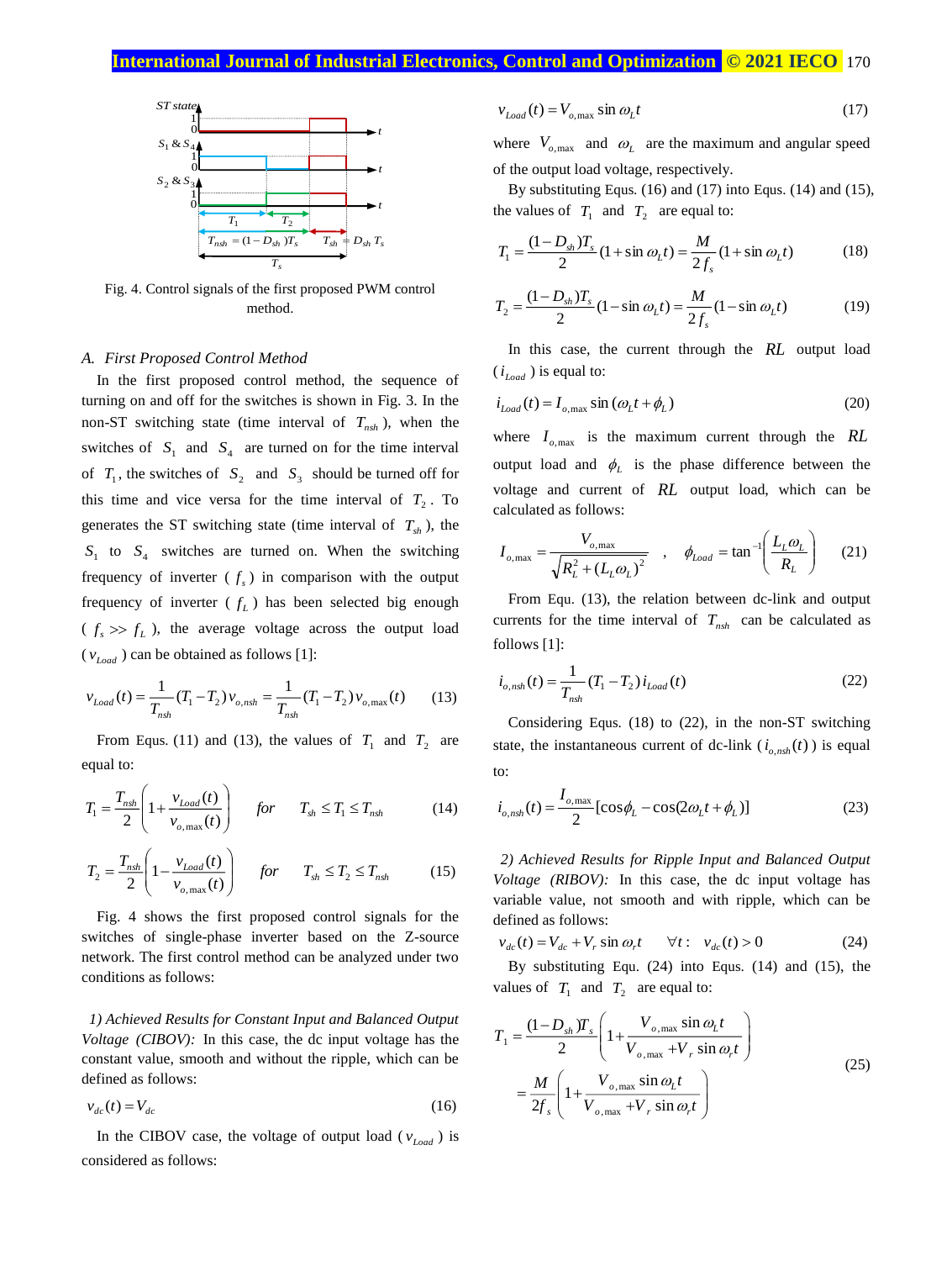

Fig. 5. Second proposed control method.

$$
T_2 = \frac{(1 - D_{sh})T_s}{2} \left( 1 - \frac{V_{o,\text{max}} \sin \omega_L t}{V_{o,\text{max}} + V_r \sin \omega_r t} \right)
$$
  
= 
$$
\frac{M}{2f_s} \left( 1 - \frac{V_{o,\text{max}} \sin \omega_L t}{V_{o,\text{max}} + V_r \sin \omega_r t} \right)
$$
 (26)

#### *B. Second Proposed Control Method*

In the second proposed control method, the sequence of turning on and off for the switches is shown in Fig. 5. In this method for the time interval of  $T_{nsh}$ , the switches of  $S_2$ and  $S_3$  are turned on and the switches of  $S_1$  and  $S_4$  are turned off for the time interval of  $T_1$ , and vice versa for the time interval of  $T_2$ . The time interval of  $T_{sh}$  is similar to the first proposed method.

Considering  $f_s \gg f_L$ , the average voltage across the output load ( $v_{Load}$ ) is equal to:

$$
v_{Load}(t) = \frac{1}{T_{nsh}}(-T_1 + T_2)v_{o,nsh} = \frac{1}{T_{nsh}}(-T_1 + T_2)v_{o,\text{max}}(t)
$$
 (27)

From Equs. (11) And (27), the values of  $T_1$  and  $T_2$  are equal to:

$$
T_1 = \frac{T_{nsh}}{2} \left( 1 - \frac{v_{Load}(t)}{v_{o,max}(t)} \right) \quad for \quad T_{sh} \le T_1 \le T_{nsh} \tag{28}
$$

$$
T_2 = \frac{T_{nsh}}{2} \left( 1 + \frac{v_{Load}(t)}{v_{o,max}(t)} \right) \quad for \quad T_{sh} \le T_2 \le T_{nsh} \tag{29}
$$

The second proposed control signals for the switches of single-phase Z-source inverter are shown in Fig. 6. This control method can be analyzed under two conditions as follows:

*1) Achieved Results for Constant Input and Balanced Output Voltage (CIBOV):* In this case, by placing Equs. (16) And (17) into Equs. (28) And (29), the values of  $T_1$  and  $T_2$  are equal to:

$$
T_1 = \frac{(1 - D_{sh})T_s}{2} (1 - \sin \omega_L t) = \frac{M}{2f_s} (1 - \sin \omega_L t)
$$
 (30)



Fig. 6**.** Control signals of the second proposed PWM control method.



Fig. 7**.** Control signals of the third proposed PWM control method.

$$
T_2 = \frac{(1 - D_{sh})T_s}{2} (1 + \sin \omega_L t) = \frac{M}{2f_s} (1 + \sin \omega_L t)
$$
(31)

*2) Achieved Results for Ripple Input and Balanced Output Voltage (RIBOV):* In this case, by placing Equs. (17) And (24) into Equs. (28) And (29), the values of  $T_1$  and  $T_2$  are equal to:

$$
T_{1} = \frac{(1 - D_{sh})T_{s}}{2} \left( 1 - \frac{V_{o,\max} \sin \omega_{L} t}{V_{o,\max} + V_{r} \sin \omega_{r} t} \right)
$$
  
\n
$$
= \frac{M}{2f_{s}} \left( 1 - \frac{V_{o,\max} \sin \omega_{L} t}{V_{o,\max} + V_{r} \sin \omega_{r} t} \right)
$$
  
\n
$$
T_{2} = \frac{(1 - D_{sh})T_{s}}{2} \left( 1 + \frac{V_{o,\max} \sin \omega_{L} t}{V_{o,\max} + V_{r} \sin \omega_{r} t} \right)
$$
  
\n
$$
= \frac{M}{2f_{s}} \left( 1 + \frac{V_{o,\max} \sin \omega_{L} t}{V_{o,\max} + V_{r} \sin \omega_{r} t} \right)
$$
  
\n(33)

#### *C. Third Proposed Control Method*

By combining both the first and second proposed PWM methods, the third control method is proposed. In this method, a sampling time period is divided into two sections such as  $n$  and  $m$ , which are shown in Fig. 7. The third proposed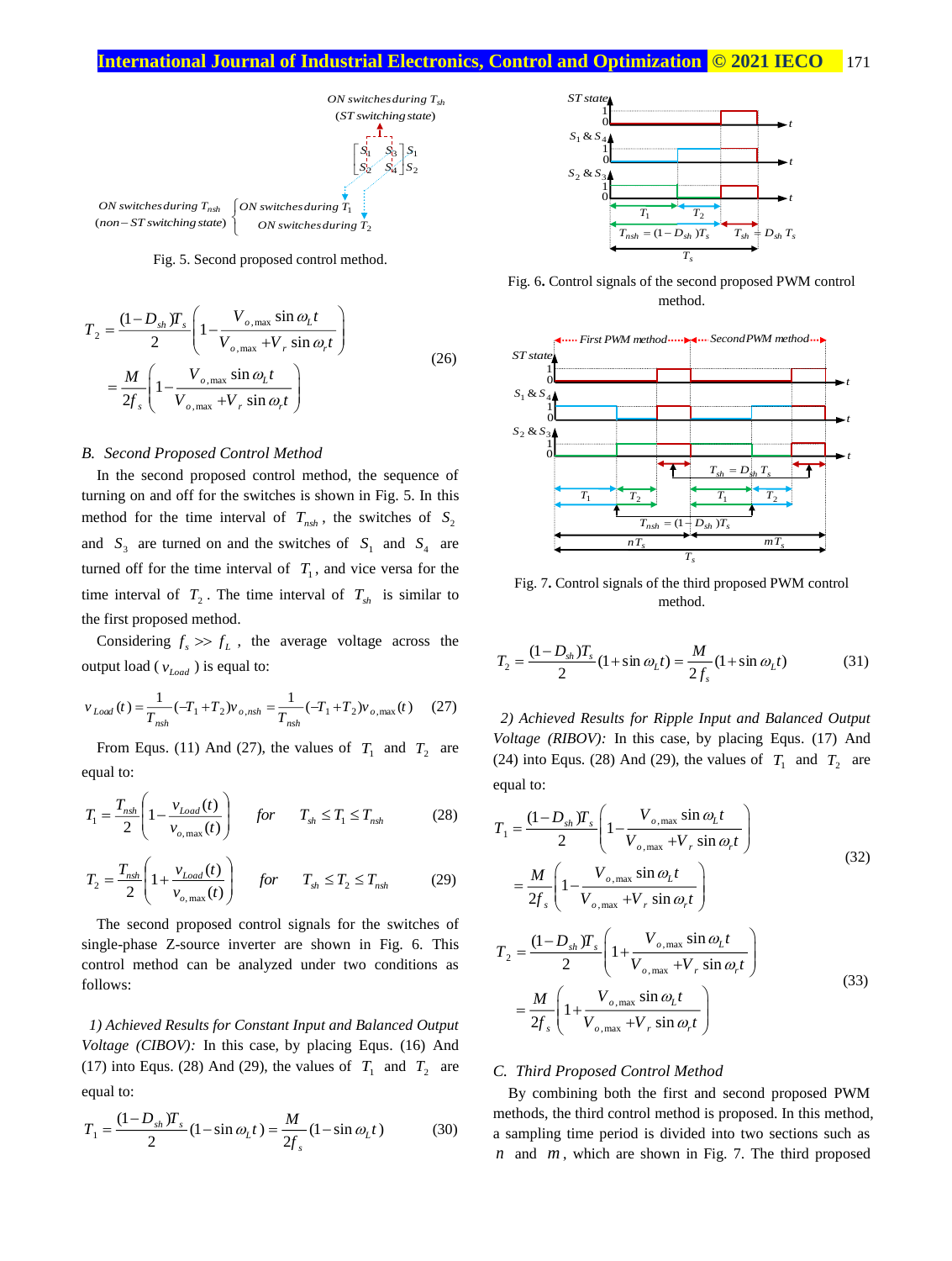control signals for the switches of single-phase Z-source inverter are shown in Fig. 7.

According to Equs. (13) And (27), the average voltage across the output load ( $v_{Load}$ ) can be obtained as follows:

$$
v_{Load}(t) = \left[ \frac{n}{T_{nsh}} (T_1 - T_2) + \frac{m}{T_{nsh}} (-T_1 + T_2) \right] v_{o, \text{max}}(t)
$$
 (34)

#### **IV. COMPARISON**

Various PWM control methods have been introduced for the ZSI topologies. But overall they can be classified into carrier-based PWM strategies [12]-[18]. In this technique, the control signals for switch gates generate from the comparison of linear or curve reference waves with the triangular carrier waveform. Hence, the pulse widths of signal gates can be equal or unequal which causes the values of the ST duty cycle will respectively be constant or variable [9], [12].

Three fundamental and most important PWM control methods are related to the simple boost control (SBC), maximum boost control (MBC), and maximum constant boost control (MCBC) [9], [12]. Table I and Figs. 8 and 9 present a comparison between the three techniques of SBC, MBC, and MCBC. Considering Table I and Figs. 8 and 9, the SBC method is used to control of  $D_{sh}$  (ST duty cycle) in which the ST time per switching cycle is kept constant. Hence, the boost factor will be a constant value. Under these conditions, the dc inductor current and capacitor voltage, which are associated with the output frequency, will have no ripples. In this strategy, the value of  $D_{sh}$  is decreased with the increase of M, which causes relatively high voltage stress across the devices. In the MBC method, the ST time per switching cycle is variable. MBC in comparison with SBC not only reduces the voltage stress across the devices for the same modulation index but also increases the voltage boost factor and inverter voltage gain. However, it has the drawbacks of low-frequency ripples on the Z-source network. So that the inductor current ripple becomes significant when the output frequency is low, and a large inductor is required. In order to reduce the volume and cost of the LC network, the elimination of low-frequency current ripple is needed by using a constant ST duty cycle. At the same time, a higher voltage boost and lower voltage stress for any given modulation index are simultaneously demanded. The MCBC method is introduced to achieve the above aims [9], [12].

Proposed control methods not only can be achieved all the benefits of SBC, MBC, and MCBC but also they have a number of unique advantages that are listed below:

 The most important advantage of the proposed control methods is having a mathematical basis.

TABLE I COMPARISON OF SBC, MBC, AND MCBC STRATEGIES.

| <b>PWM</b><br>method | ST duty cycle                         | factor                                                  | Voltage boost Inverter voltage Devices voltage<br>gain | stress                     |
|----------------------|---------------------------------------|---------------------------------------------------------|--------------------------------------------------------|----------------------------|
|                      |                                       | $D_{sh} = \frac{T_{sh}}{T}$ $B = \frac{1}{1 - 2D_{sh}}$ | $G = M \times B$                                       | $V_s/V_{dc}$<br>versus $G$ |
| <b>SBC</b>           | $1-M$                                 | $2M - 1$                                                | M<br>$2M - 1$                                          | $2G - 1$                   |
| <b>MBC</b>           | $\frac{2\pi-3\sqrt{3}M}{2}$<br>$2\pi$ | $\pi$<br>$3\sqrt{3}M - \pi$                             | $\pi M$<br>$3\sqrt{3}M - \pi$                          | $3\sqrt{3} G - M$<br>$\pi$ |
| <b>MCBC</b>          | $\frac{\sqrt{3M}}{2}$                 | $\sqrt{3M-1}$                                           | M<br>$3M - 1$                                          | $\sqrt{3G-1}$              |



Fig. 8**.** Comparison of voltage gain versus modulation index.



Fig. 9**.** Comparison of normalized devices voltage stress versus voltage gain.

- Considering Equs. (4) to (6), the used relationship between  $D_{sh}$  and  $M$  is related to the SBC method. Hence, all obtained results for the proposed methods will be under this technique. However, due to the capability of the proposed methods, the  $D_{sh}$  and M relationship related to the MBC or MCBC methods can be used instead of the SBC.
- The switching states of the SBC, MBC, and MCBC are generated by comparing two straight lines or two curves with a triangle carrier waveform each of which had its own advantages and disadvantages. But the proposed control methods have used a series of mathematical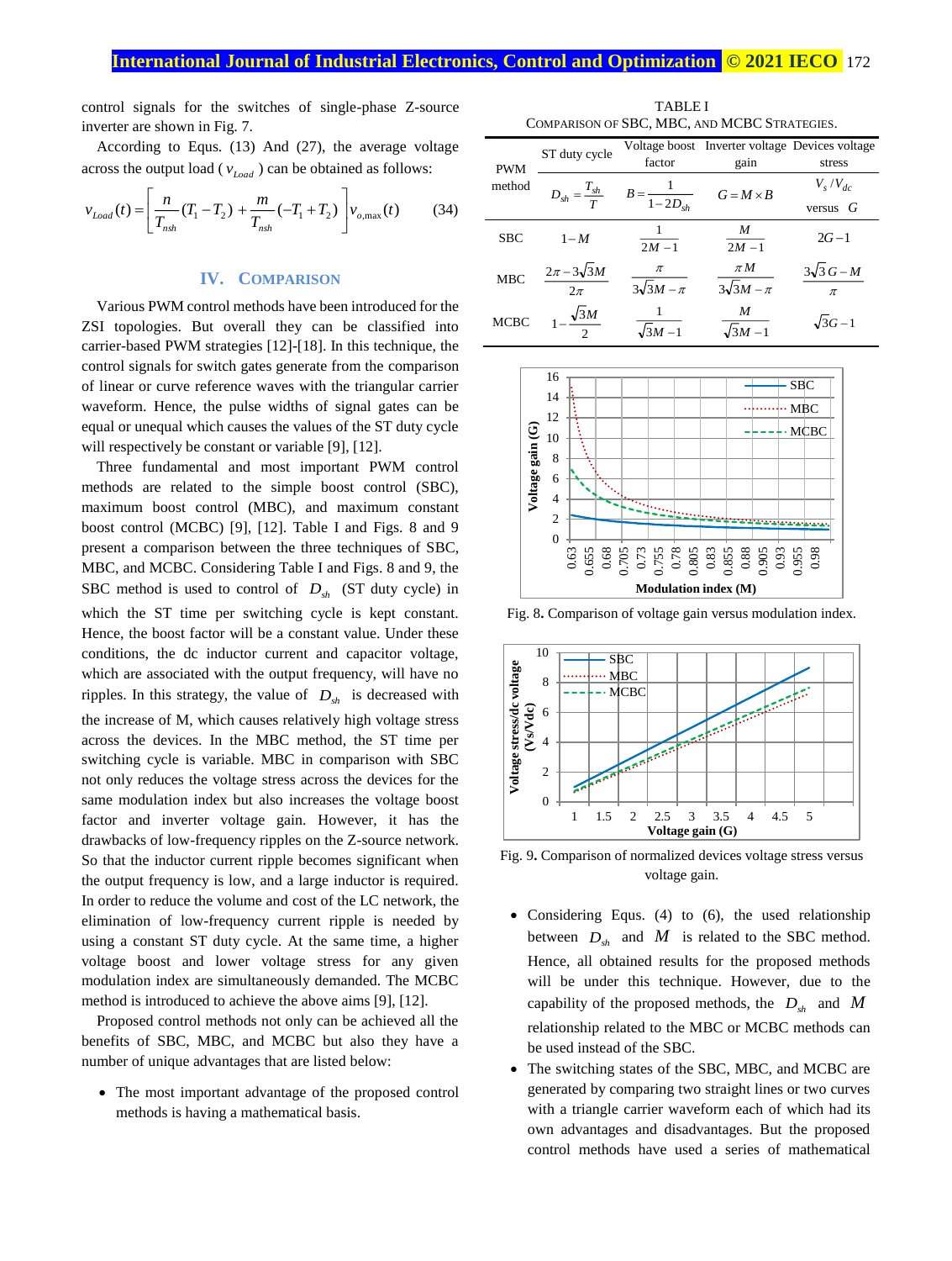equations for generating the switching states which can overcome their disadvantages (such as higher harmonics and THD).

• According to Fig. 7 ( $nT_s + mT_s = T_s$  or  $n+m=1$ ), the *<sup>n</sup>* or *<sup>m</sup>* can be used to control the one parameter of the inverter. Thus, in the third proposed technique, not only the voltage and current can be controlled but also it can control (or eliminate) the extra parameters such as harmonic and THD without any hardware elements.

## **V. SIMULATION RESULTS AND DISCUSSION**

In this paper, the proposed PWM methods are implemented for qZSI topology. To prove the correct performance of the proposed PWM control methods under CIBOV and RIBOV conditions, the achieved results of the simulation are used. Moreover, in the same condition, a comparison is done between proposed and SBC methods in terms of harmonics, THD, and dynamic response. Table II shows the used parameters for the simulations.

# *A. Check the Correct Operation of the Proposed Control Methods*

Figs. 10 to 15 show the simulation results of the proposed PWM control methods for single-phase qZSI under CIBOV and RIBOV operations. According to Table II, the input voltage source and the maximum amplitude of *RL* output load voltage are equal to  $V_{dc} = 50V$  and  $V_{o,\text{max}} = 250V$ , respectively. That means the boost factor of the inverter is equal to  $B = 5$ . Simulation Results for Single-Phase qZSI under three proposed control methods can be analyzed as follows:

*1) Obtained Results for the First Control Method:* Figs. 10 and 11 show the simulation results for the first proposed PWM control method under CIBOV and RIBOV operations, respectively. From Equs. (6) and (4), the modulation index and duty cycle should be  $M = 0.6$  and  $D_{sh} = 0.4$ , respectively. From Equs. (1) and (2), the obtained voltages across the dc-link of qZSI for ST and non-ST states are  $v_{o,sh} = 0V$  and  $v_{o,nsh} = 250V$ , respectively, which are shown in Figs. 10(b) and 11(a). The voltage and current of *RL* output load under CIBOV and RIBOV operations are shown in Figs.  $10(d, e)$  and  $11(c, d)$ , respectively.

*2) Obtained Results for the Second Control Method:* Figs. 12 and 13 show the simulation results for the second proposed PWM control method under CIBOV and RIBOV operations, respectively. From Equs. (1) and (2), the obtained voltages across the dc-link of qZSI for ST and non-ST states should be  $v_{o,sh} = 0V$  and  $v_{o,nsh} = 250V$ , respectively, which are shown in Figs. 12(b) and 13(a). The voltage and current of *RL* output load under CIBOV and RIBOV operations are shown in Figs. 12(d, e) and 13(c, d), respectively.

*3) Obtained Results for the Third Control Method:* Figs. 14 and 15 show the simulation results for the third proposed PWM control method under CIBOV and RIBOV operations, respectively. Figs. 14(b) and 15(a) show the obtained voltages across the dc-link for ST and non-ST states, respectively. Figs. 14(d, e) and 15(c, d) show the voltage and current of *RL* output load under CIBOV and RIBOV operations, respectively.

As a result, considering the obtained theoretical and simulation results, the simulation results shown in Figs. 10 to 15 are similar to the theoretical analysis, which proves the suitable performance of the proposed PWM control methods.

TABLE II USED PARAMETERS FOR THE SIMULATION.

| Ouantity               | Symbol             | Value      |
|------------------------|--------------------|------------|
| Input voltage source   | $V_{dc}$           | 50V        |
| Maximum output voltage | $V_{o,\text{max}}$ | 250V       |
|                        | $C_1 = C_2$        | 2mF        |
| Z-source network       | $L_1 = L_2$        | 0.5mH      |
|                        | $R_L$              | $40\Omega$ |
| Output load values     | $L_L$              | 5mH        |
|                        | $f_L$              | 50Hz       |
| Switching frequency    | $f_s$              | 20kHz      |



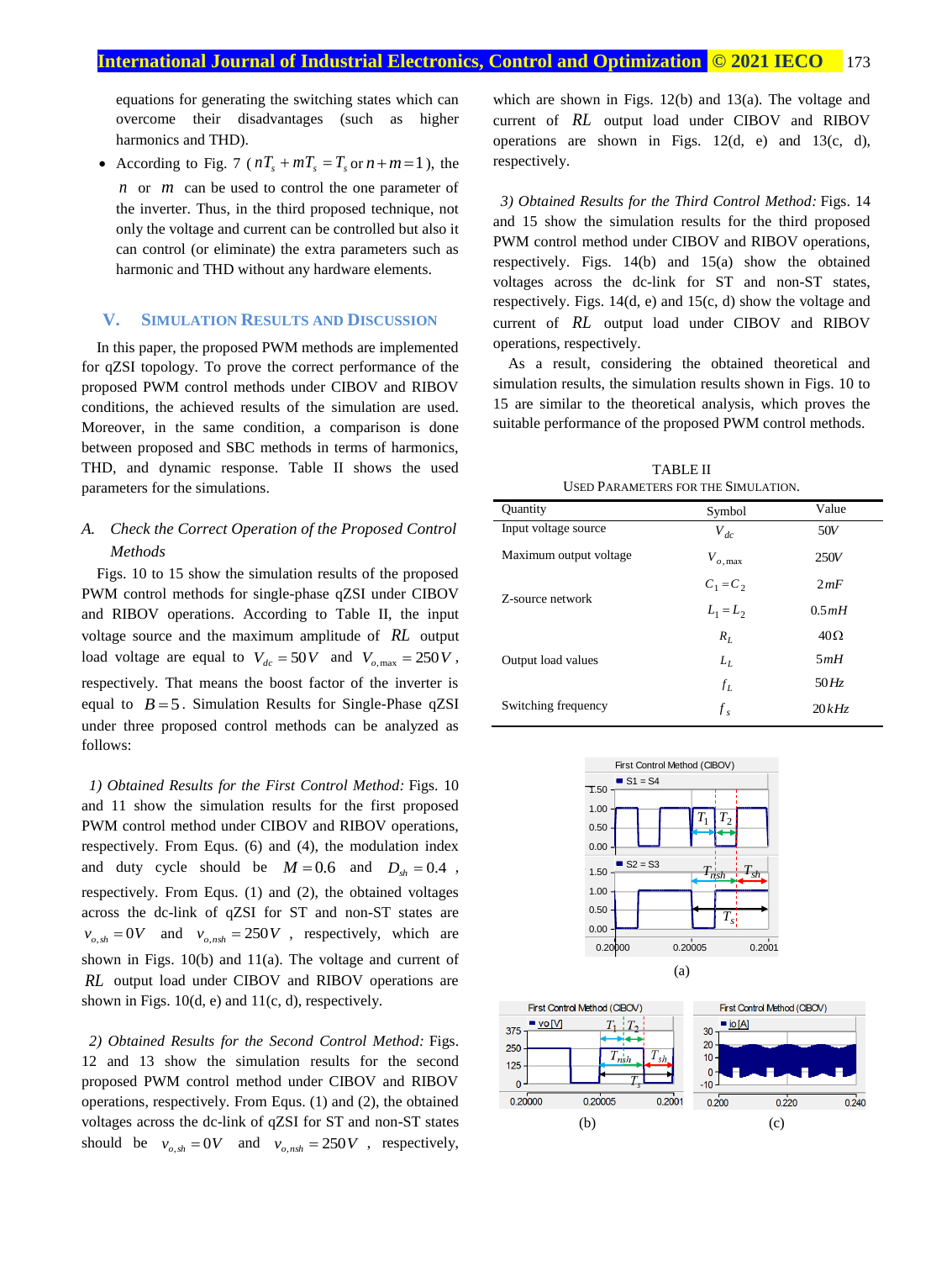# **International Journal of Industrial Electronics, Control and Optimization © 2021 IECO 174**



Fig. 10. Simulation results for the first proposed PWM control method under CIBOV operation; (a) gate pulses of switches, (b) voltage of dc-link, (c) current of dc-link, (d) voltage of *RL*

output load, (e) current of *RL* output load.



Fig. 11. Simulation results for the first proposed PWM control method under RIBOV operation; (a) dc-link voltage, (b) current of dc-link, (c) voltage of *RL* output load, (d) current of *RL* output load.







Fig. 12. Simulation results for the second proposed PWM control method under CIBOV operation; (a) gate pulses of switches,

(b) voltage of dc-link, (c) current of dc-link, (d) voltage of *RL* output load, (e) current of *RL* output load.



Fig. 13. Simulation results for the second proposed PWM control method under RIBOV operation; (a) dc-link voltage, (b) current of dc-link, (c) voltage of *RL* output load, (d) current of *RL* output load.



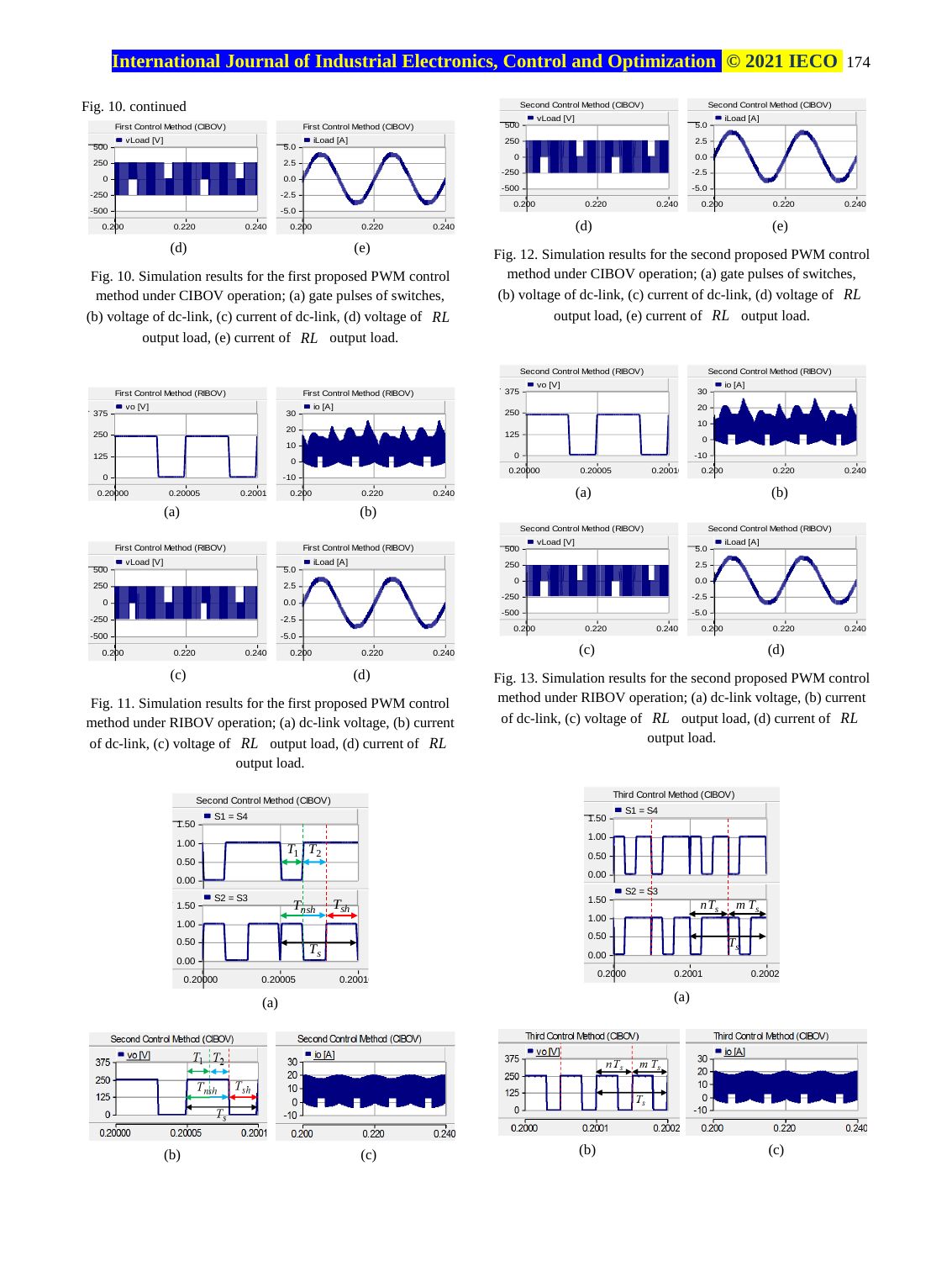# **International Journal of Industrial Electronics, Control and Optimization © 2021 <b>IECO** 175

#### Fig. 14**.** continued



Fig. 14. Simulation results for the third proposed PWM control method under CIBOV operation; (a) gate pulses of switches, (b) voltage of dc-link, (c) current of dc-link, (d) voltage of *RL*

output load, (e) current of *RL* output load.

#### *B. Harmonic and THD Analysis*

The harmonic spectrums and THD results of output voltage and current for the proposed and SBC control methods under different operational conditions are illustrated in Figs. 16 to 19. In CIBOV and RIBOV cases, the harmonics components of the proposed methods are less than the SBC method (Figs. 16 and 18). Also, the THD of the output voltage for the proposed methods is less than the SBC method (Figs. 17 and 19). The THD of the output current for the first and second proposed methods is almost equal to the SBC method. But, it has a lower value for the third proposed method. In addition, the reduction of harmonics and THD values for the third proposed strategy is more in comparison with the first and second proposed methods (Figs. 17 and 19).



Fig. 15**.** Simulation results for the third proposed PWM control method under RIBOV operation; (a) dc-link voltage, (b) current of dc-link, (c) voltage of *RL* output load, (d) current of *RL* output load.

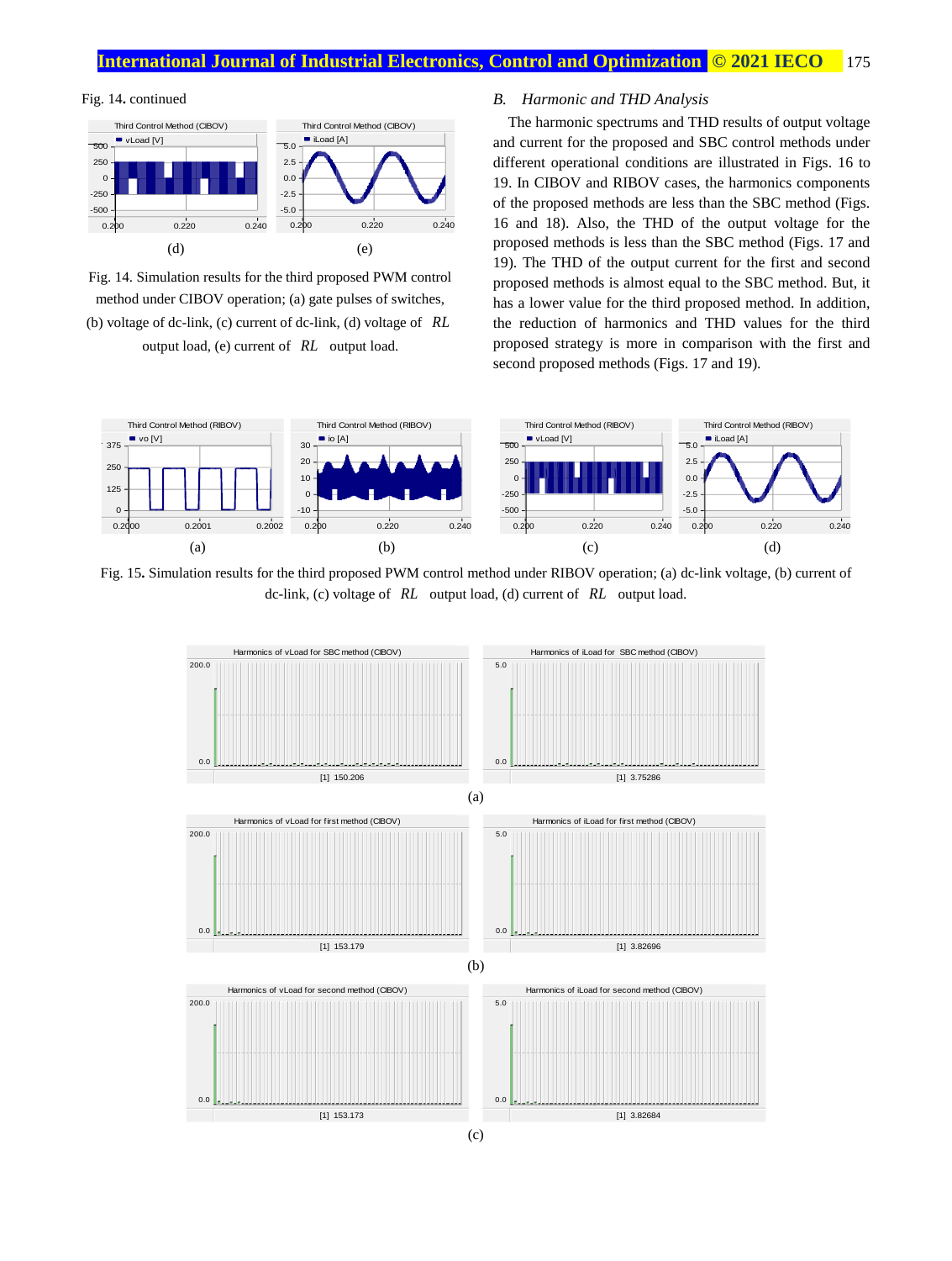

Fig. 16. Harmonic spectrums under CIBOV operation; (a) SBC method, (b) first proposed method, (c) second proposed method, (d) third proposed method.



Fig. 17. THD analysis under CIBOV operation; (a) SBC method, (b) first proposed method, (c) second proposed method, (d) third proposed method.



Fig. 18. Harmonic spectrums under RIBOV operation; (a) SBC method, (b) first proposed method, (c) second proposed method,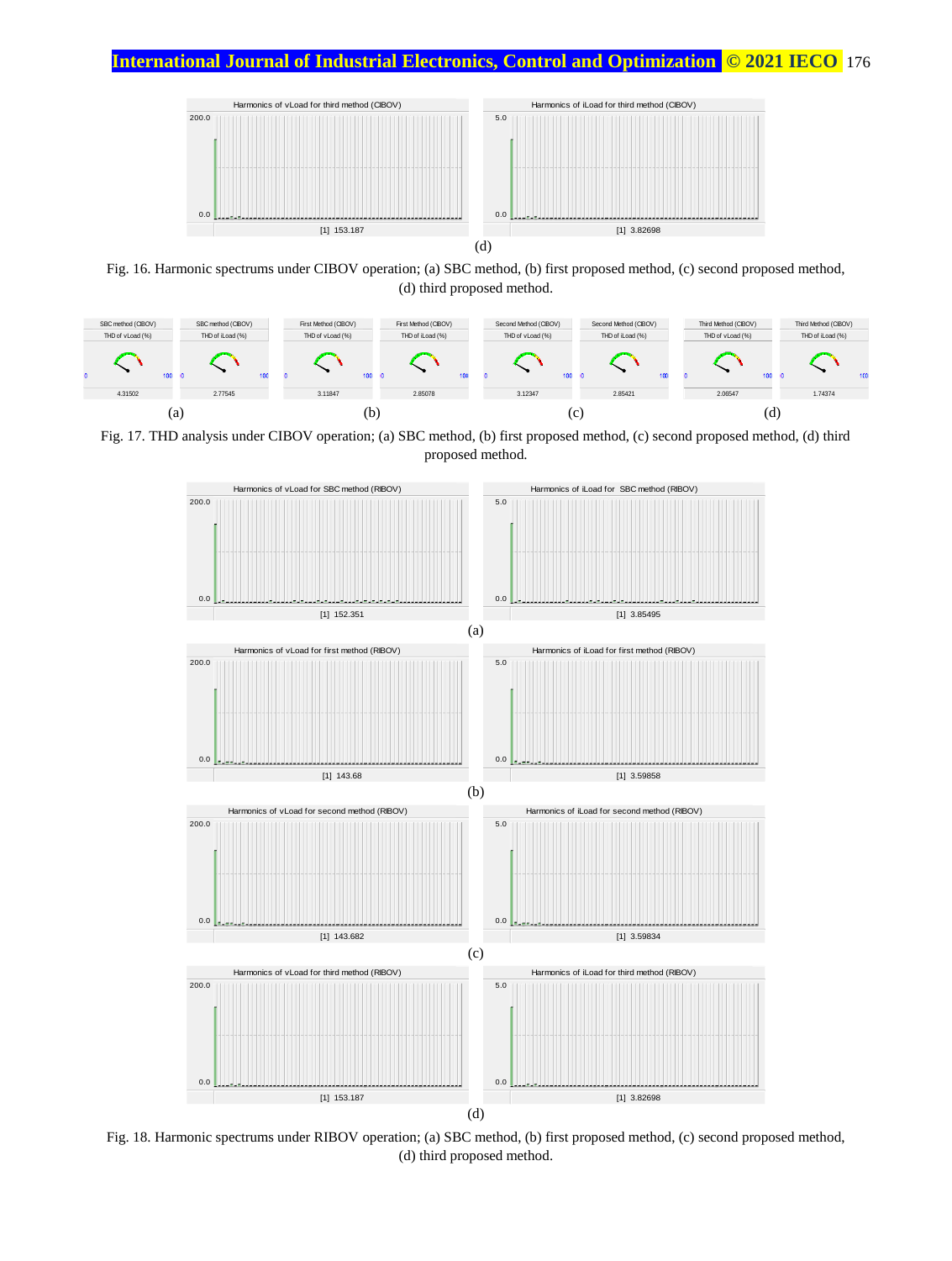



Fig. 19. THD analysis under RIBOV operation; (a) SBC method, (b) first proposed method, (c) second proposed method, (d) third proposed method.



Fig. 20. Dynamic response evaluation under CIBOV operation; (a) SBC method, (b) first proposed method, (c) second proposed method, (d) third proposed method.



Fig. 21. Dynamic response evaluation under RIBOV operation; (a) SBC method, (b) first proposed method, (c) second proposed method, (d) third proposed method.

# *C. Dynamic Response Evaluation*

In order to dynamic change evaluation in the output of qZSI, the output resistance value ( *RL* ) will be changed among 20, 40, and 60 ohms. During this evaluation, the output inductor value has a constant value ( $L<sub>L</sub> = 5 mH$ ). Figs. 20 and 21 show dynamic change evaluation in the qZSI output by using the proposed and SBC control techniques under CIBOV and RIBOV operations. For different values of output resistance  $(R_L)$ , the simulation results shown in Figs. 20 and 21 demonstrate the appropriate operating of dynamic changes in the qZSI output for proposed methods under CIBOV and RIBOV operations. Also, the output current in the proposed strategies has a lower amplitude in the transient

mode in comparison with the SBC method.

## **VI. CONCLUSION**

The design of a suitable control method for the inverters can be an effective solution to the elimination of low order harmonics, the lower value for THD, and decreasing the size and cost of the filter. Hence, in this paper, three new PWM control methods based on mathematical equations were proposed for controlling the various single-phase ZSIs. The proposed methods can also be extended to the various three-phase Z-source topologies. Regardless of whether the input voltage is constant or variable, the proposed PWM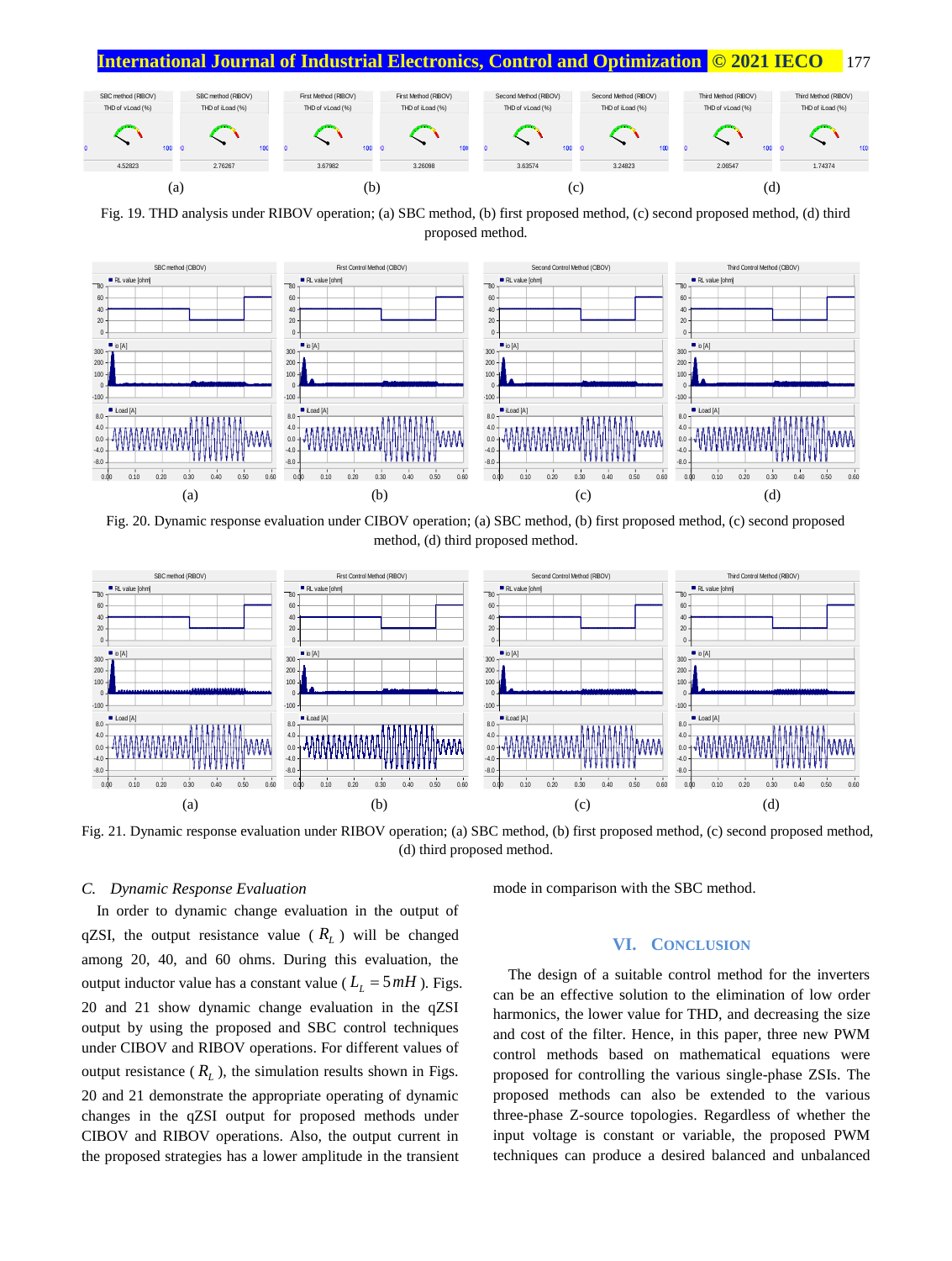voltage at the output of the inverter. The proposed methods were analyzed under different circumstances (CIBOV and RIBOV), which the worthiness of them was confirmed by obtained simulation results in PSCAD software.

#### **REFERENCES**

- [1] E. Babaei, "A new pulse with modulation technique for inverters," *Arabian Journal for Science and Engineering*, Vol. 39, No. 8, pp. 6235-6247, Aug. 2014.
- [2] E. Babaei and M. Sabahi, "Development of pulse with modulation technique for controlling invrters under balanced and unbalanced operations," *Arabian Journal for Science and Engineering*, Vol. 39, No. 4, pp. 2941-2951, Apr. 2013.
- [3] S. Xiao, T. Shi, X. Li, Z. Wang, and C. Xia, "Single-current-sensor control for PMSM driven by quasi-Z-source inverter," *IEEE Trans. Power Electron.*, Vol. 34, No.7, pp. 7013-7024, Jul. 2019.
- [4] N. Vosoughi, S. H. Hosseini, and Mehran Sabahi, "A new transformer-less five-level grid-tied inverter for photovoltaic applications," *IEEE Trans. Energy Convers.*, Vol. 35, No.1, pp. 106-118, Mar. 2020.
- [5] X. Guo, N. Wang, J. Zhang, B. Wang, and M.K. Nguyen, "A novel transformerless current source inverter for leakage current reduction," IEEE Access, Vol. 7, pp. 50681-50690, Apr. 2019.
- [6] T. Ahmadzadeh, E. Babaei, M. Sabahi, and T. Abedinzadeh, "An improved transformerless grid-connected PV system with related control strategy to reduce leakage current, extract maximum power point and control power," *Iranian Journal of Electrical and Electronic Engineering (IJEEE)*, Vol. 16, No.4, pp. 513-523, Dec. 2020.
- [7] A. Karbalaei and M. Mardaneh, "Improved symmetric switched-inductor/capacitor quasi Z-source inverter with ability uplifted-boost," *International Journal of Industrial Electronics, Control and Optimization (IECO)*, Vol. 3, No. 1, pp. 47-58, Jan. 2020.
- [8] A. Karbalaei and M. Mardaneh, "Improved symmetric switched-inductor/capacitor quasi Z-source inverter with ability uplifted-boost," *International Journal of Industrial Electronics, Control and Optimization (IECO)*, Vol. 3, No. 1, pp. 47-58, Jan. 2020.
- [9] E. Babaei and T. Ahmadzadeh, "A new structure of buck-boost Z-source converter based on Z-H converter," *Journal of Operation and Automation in Power Engineering (JOAPE)*, Vol. 4, No. 2, pp. 25-39, Dec. 2016.
- [10] T. Ahmadzadeh and E. Babaei, "Improved quasi-Z-source" based three-Phase three-Level neutral point clamped inverter," in *Proc. PEDSTC*, pp. 99-103, 2018.
- [11] T. Ahmadzadeh, E. Babaei, and M. Sabahi, "Modified PWM control method for neutral point clamped ultilevel inverters," in *Proc. ECTICON*, pp. 765-768, 2017.
- [12] M. Shen, J. wang, A. Joseph, F. Z. peng, L. M. Tolbert, and D. J. Adams "Constant Boost Control of the Z-Source Inverter to Minimize Current Ripple and Voltage Stress," *IEEE Trans. Ind. Appl.*, Vol. 42, No.3, pp. 770-778, May/Jun. 2006.
- [13] R. Iijima, T. Isobe, and H. Tadano, "Optimized short-through time distribution for inductor current ripple reduction in Z-source inverters using space-vector

modulation," *IEEE Trans. Ind. Appl.*, Vol. 55, No. 3, pp. 2922-2930, May/Jun. 2019.

- [14] S. Singh and S. Sonar , "A new SVPWM technique to reduce the inductor current ripple of three-phase Z-source inverter," *IEEE Trans. Ind. Electron.*, Vol. 67, No. 5, pp. 3540-3550, May. 2020.
- [15] D. Shuai and Z. Qianfa, "Analysis and control of current ripples of Z-source inverters," *IEEE Access*, Vol. 8, pp. 41220-41228, Feb. 2020.
- [16] M. Mohammadi, J.S. Moghani, and J. Milimonfared, "A novel dual switching frequency modulation for Z-source and quasi-Z-source inverters," *IEEE Trans. Ind. Electron.*, Vol. 65, No. 6, pp. 5167-5176, Jun. 2018.
- [17] W. Xu, M. Liu, J. Liu, K.W. Chan, and K.W.E. Cheng, "A series of new control methods for single-phase Z-source inverters and the optimized operation," *IEEE Access*, Vol. 7, pp. 113786-113800, Aug. 2019.
- [18] L. Hang, U. Subramaniam, G. Bayrak, H. Moayedi, D. Ghaderi, and M.R. Minaz, "Influence of a proposed switching method on reliability and total harmonic distortion of the quasi Z-source inverters," *IEEE Access*, Vol. 8, pp. 33088-33100, Feb. 2020.
- [19] M. K. Nguyen, Y. C. Lim, and S. J. Park, "A comparison between single-phase quasi-Z-source and quasi-switched boost inverters," *IEEE Trans. Ind. Electron.*, Vol. 62, No. 10, pp. 6336-6344, Oct. 2015.



**Taher Ahmadzadeh** was born in Tabriz, Iran in 1986. He received his A.Sc. degree in Electronic Engineering from Islamic Azad University, Ahar Branch, Ahar, Iran, in 2006, his B.Sc. degree in Electronic Engineering from Islamic Azad University, Tabriz Branch, Tabriz, Iran, in 2009, and his M.Sc. degree in Electrical Engineering from the Aras International Campus, University

of Tabriz, Tabriz, Iran, in 2014. He is currently working towards his Ph.D. degree in Electrical Engineering from the Department of Engineering, Shabestar Branch, Islamic Azad University, Shabestar, Iran. His current research interests include the analysis and control of power electronic converters and their applications.



**Ebrahim Babaei** was born in Ahar, Iran, in 1970. He received his B.Sc. degree in Electronic Engineering and his M.Sc. degree in Electrical Engineering from the Department of Engineering, University of Tabriz, Tabriz, Iran, in 1992 and 2001, respectively, graduating with first-class honors. He received his Ph.D. degree in Electrical Engineering

from the Department of Electrical and Computer Engineering, University of Tabriz, in 2007. In 2004, he joined the Faculty of Electrical and Computer Engineering, University of Tabriz. He was an assistant professor from 2007 to 2011, an associate professor from 2011 to 2015 and has been a professor since 2015. He is the author of more than 300 journal and conference papers. He also holds 17 patents in the area of power electronics. His current research interests include the analysis and control of power electronic converters and their applications, dynamic power system, power system transients. Prof. Babaei has been the Editor-in-Chief of the Journal of Electrical Engineering of the University of Tabriz, since 2013. He is also currently an Associate Editor of the IEEE TRANSACTIONS ON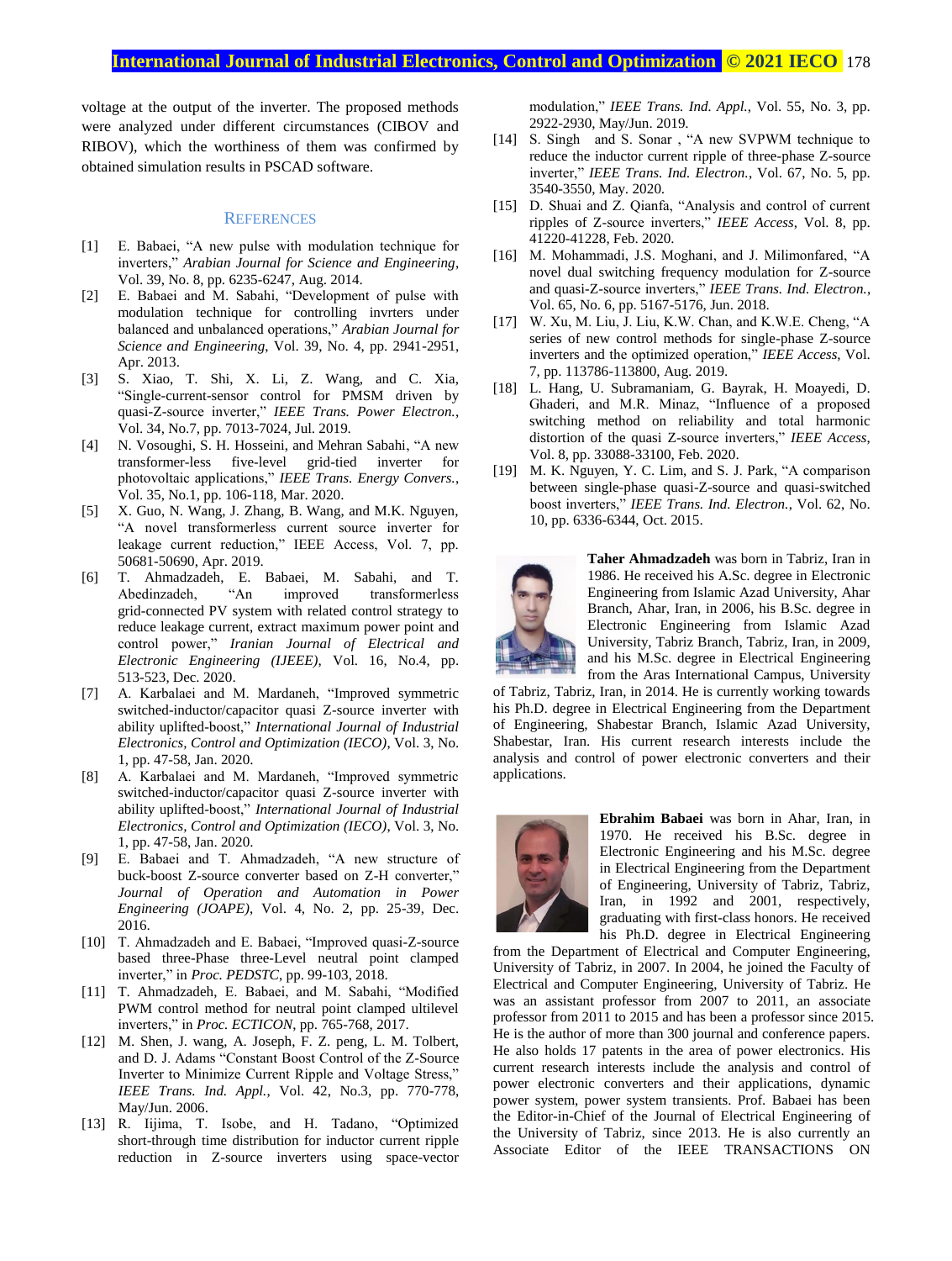INDUSTRIAL ELECTRONICS. He is a Guest Editor for a special issue on "Recent Advances in Multilevel Inverters and their Applications" in the IEEE Transactions on Industrial Electronics. In 2013, he was the recipient of the Best Researcher Award from the University of Tabriz. Prof. Babaei has been included in the Top One Percent of the World's Scientists and Academics according to Thomson Reuters' list in 2015.



**Mehran Sabahi** was born in Tabriz, Iran, in 1968. He received his B.Sc. degree in Electronic Engineering from the University of Tabriz, his M.Sc. degree in Electrical Engineering from Tehran University, Tehran, Iran, and his Ph.D. degree in Electrical Engineering from the University of Tabriz, in 1991, 1994, and 2009, respectively. In 2009, he joined the faculty of

electrical and computer engineering at the University of Tabriz where he has been an associate professor since 2015. His current research interests include power electronic converters and renewable energy systems.



**Taher Abedinzadeh** was born in Khoy, Iran, in 1983. He received his B.Sc. degree in Electrical Engineering from Iran University of Science and Technology, Tehran, Iran, in 2005, his M.Sc. degree in Electrical Engineering from the Sharif University of Technology, Tehran, Iran, in 2007, and his Ph.D. degree in Electrical Engineering from

Islamic Azad University, Science and Research Branch, Tehran, Iran, in 2014. He is a Faculty Member of Islamic Azad University-Shabestar Branch, Shabestar, Iran. His current research interests include power systems, smart grids, and renewable energies.